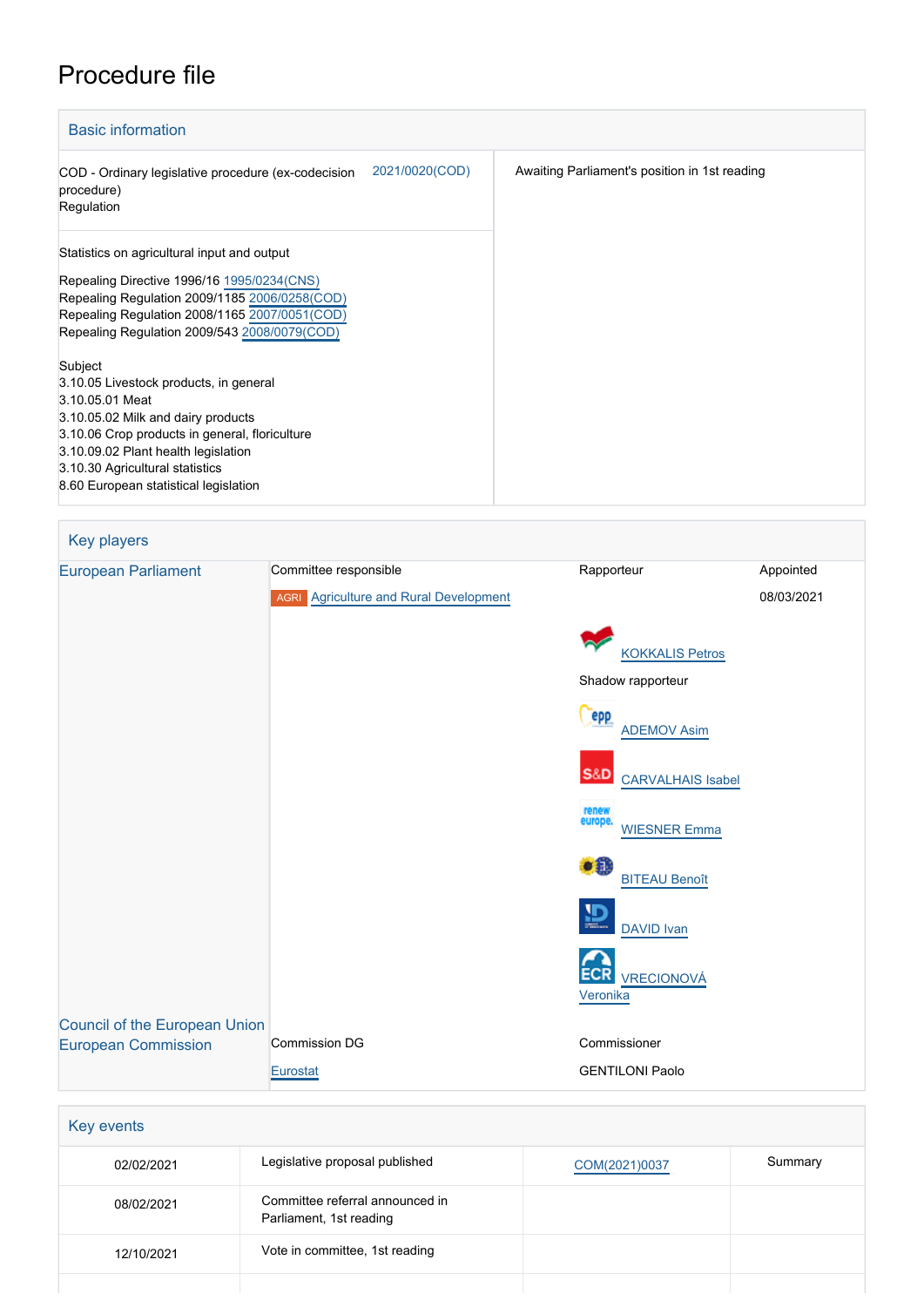| 12/10/2021 | Committee decision to open<br>interinstitutional negotiations with report<br>adopted in committee     |              |         |
|------------|-------------------------------------------------------------------------------------------------------|--------------|---------|
| 14/10/2021 | Committee report tabled for plenary, 1st<br>reading                                                   | A9-0285/2021 | Summary |
| 18/10/2021 | Committee decision to enter into<br>interinstitutional negotiations announced<br>in plenary (Rule 71) |              |         |
| 20/10/2021 | Committee decision to enter into<br>interinstitutional negotiations confirmed<br>by plenary (Rule 71) |              |         |

# Forecasts

03/10/2022 Indicative plenary sitting date

| <b>Technical information</b> |                                                                                                                                                                                               |
|------------------------------|-----------------------------------------------------------------------------------------------------------------------------------------------------------------------------------------------|
| Procedure reference          | 2021/0020(COD)                                                                                                                                                                                |
| Procedure type               | COD - Ordinary legislative procedure (ex-codecision procedure)                                                                                                                                |
| Procedure subtype            | Legislation                                                                                                                                                                                   |
| Legislative instrument       | Regulation                                                                                                                                                                                    |
|                              | Repealing Directive 1996/16 1995/0234 (CNS)<br>Repealing Regulation 2009/1185 2006/0258(COD)<br>Repealing Regulation 2008/1165 2007/0051(COD)<br>Repealing Regulation 2009/543 2008/0079(COD) |
| Legal basis                  | Treaty on the Functioning of the EU TFEU 338-p1                                                                                                                                               |
| Stage reached in procedure   | Awaiting Parliament's position in 1st reading                                                                                                                                                 |
| Committee dossier            | AGRI/9/05254                                                                                                                                                                                  |

# Documentation gateway

| Legislative proposal                                               | COM(2021)0037  | 02/02/2021 | EC.       | Summary |
|--------------------------------------------------------------------|----------------|------------|-----------|---------|
| Committee draft report                                             | PE689.690      | 21/05/2021 | EP        |         |
| Amendments tabled in committee                                     | PE693.602      | 25/06/2021 | EP        |         |
| Amendments tabled in committee                                     | PE693.601      | 25/06/2021 | EP        |         |
| Committee report tabled for plenary, 1st<br>reading/single reading | A9-0285/2021   | 14/10/2021 | <b>EP</b> | Summary |
| Coreper letter confirming interinstitutional<br>agreement          | EP(2022)005067 | 17/06/2022 | CSL       |         |
| Text agreed during interinstitutional negotiations                 | PE734.382      | 05/07/2022 | EP        |         |

# Statistics on agricultural input and output

PURPOSE: to establish a framework for aggregated European statistics on the inputs and outputs of agricultural activities, as well as on the intermediate use of these products in agriculture, their collection and industrial processing.

PROPOSED ACT: Regulation of the European Parliament and of the Council.

ROLE OF THE EUROPEAN PARLIAMENT: the European Parliament decides in accordance with the ordinary legislative procedure and on an equal footing with the Council.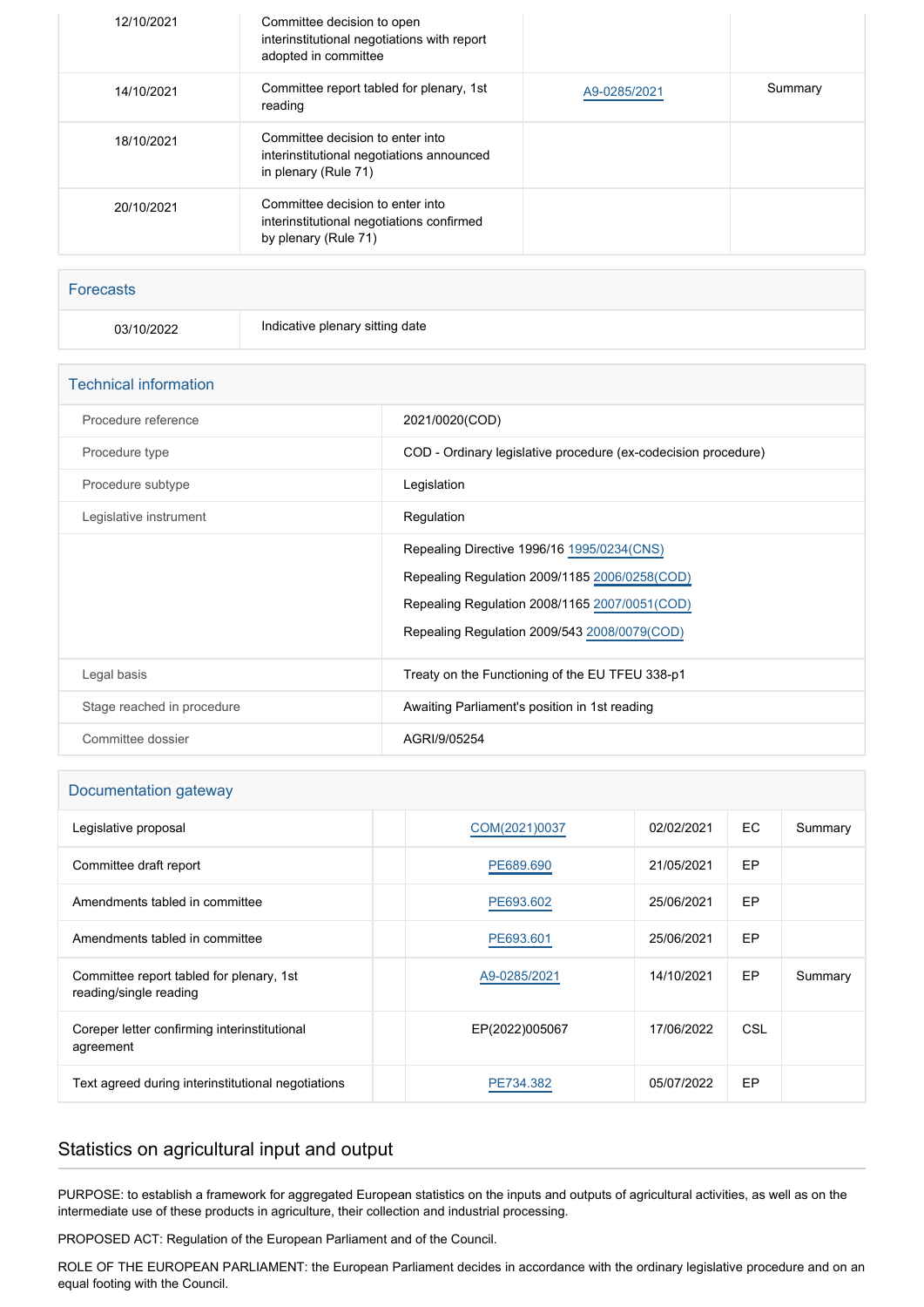BACKGROUND: the EU needs information on agriculture that is as accurate as possible and that enables it to develop policies that benefit all EU citizens and to allocate the substantial CAP budget in the most efficient way across multiple dimensions.

The proposal is part of the strategy for agricultural statistics for 2020 and beyond, a major programme to modernise European Union agricultural statistics undertaken by the European Commission in close cooperation with the EU Member States. In particular, the strategy aims to streamline and improve the European agricultural statistics system (EASS).

European statistics on agricultural inputs and outputs are currently collected, produced and disseminated on the basis of a number of legal acts. The proposed regulation should replace those legal acts for the purposes of harmonisation and comparability of information, and to ensure consistency and coordination across European agricultural statistics, facilitate the integration and streamlining of the corresponding statistical processes, and enable a more holistic approach.

The collection of statistical data, in particular on agricultural input and output, should aim, among other things, to inform the decision-making process with updated data to support the European Green Deal with the related farm to fork and biodiversity strategies and future CAP reforms.

IMPACT ASSESSMENT: the impact assessment concluded that the EASS should, as the preferred option, be covered by three regulations: two framework regulations concerning respectively Integrated Farm Statistics (IFS) and Statistics on Agricultural Input and Output (SAIO), as well as a revision of the Regulation on Economic Accounts for Agriculture (EAA).

CONTENT: the objective of the present proposal on statistics on agricultural input and output (SAIO) is to improve the quality, comparability and coherence of European agricultural statistics so that policymakers, businesses and the general public are able to take appropriate evidence-based decisions.

The proposed regulation requires Member States to provide statistics on four domains and twelve related themes. It covers agricultural production (crops and livestock), including organic farming, agricultural prices, nutrients and plant protection products.

To this end, the proposal:

- contains articles related on subject matter, definitions, statistical population and observation units, coverage, data transmission frequency, data sources and methods, reference periods, quality specifications, and potential financial contributions;

- provides the possibility of introducing specific ad hoc subjects related to agricultural input and output that supplement the data collected on a regular basis.

The detailed data sets will be specified in implementing acts (regulations).

BUDGETARY IMPACT: the financial impact of the proposal is of unlimited duration. The proposal does not include funding regular data collections, but it provides for Union co-funding of ad hoc data collections, the timing of which is not known.

The first ad hoc data collections should be expected at the earliest two years after the planned regulation enters into force. Once such ad-hoc data collections are required, the costs involved should be evaluated and further detailed along the drafting of the delegated and implementing acts and in any case should be covered by the appropriations allocated to the financial envelopes of relevant programmes included in the EU budget.

# Statistics on agricultural input and output

The Committee on Agriculture and Rural Development adopted a report by Petros KOKKALIS (The Left, EL) on the proposal for a regulation of the European Parliament and of the Council on statistics on agricultural input and output and repealing Regulations (EC) No 1165/2008, (EC) No 543/2009, (EC) No 1185/2009 and Council Directive 96/16/EC.

As a reminder, European statistics on agricultural inputs and outputs are currently collected, produced and disseminated on the basis of a number of legal acts. This structure does not provide proper consistency across the individual statistical domains, nor does it promote an integrated approach towards the development, production and dissemination of agricultural statistics designed to cover the economic, social and environmental facets of agriculture.

The proposed Regulation should replace those legal acts for the purposes of harmonisation and comparability of information, and to ensure consistency and coordination across European agricultural statistics, facilitate the integration and streamlining of the corresponding statistical processes, and enable a more holistic approach.

The committee responsible recommended that the European Parliament's position adopted at first reading under the ordinary legislative procedure should amend the proposal as follows:

#### Subject matter

Members proposed that the Regulation should seek to establish an integrated framework for aggregated European statistics related to the inputs and outputs of agricultural activities, as well as the intermediate use of such output within agriculture and its collection and industrial processing.

#### Collection of data

The data needed to compile statistics should be collected in a manner with the least costs and administrative burden on respondents, including farmers, small and medium-sized enterprises (SMEs) and Member States. It is therefore necessary to maximise the use of existing data sources, increase synergies and efficiency between existing data sources and optimise the data collection methods used. Where possible owners of sources of the required data could be identified, it should be ensured that data can be used for statistics in full compliance with the private rights of the identifiable individuals and data ownership specified in implementing acts.

The report stressed that the collection of the detailed data sets should not impose significant additional costs resulting in a disproportionate and unjustified burden on agricultural holdings and on Member States.